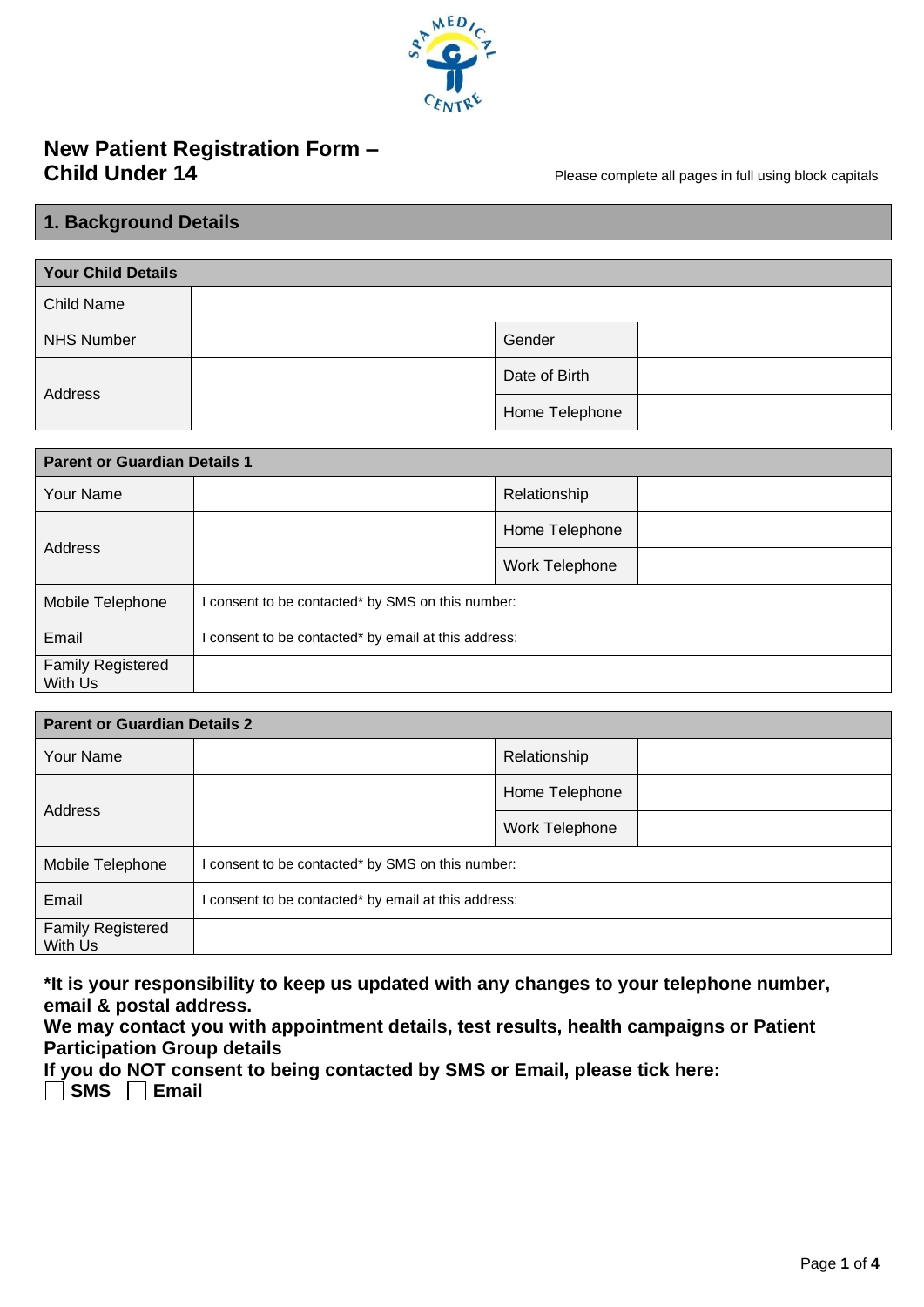| <b>Communication Needs</b> |                                                                            |  |  |
|----------------------------|----------------------------------------------------------------------------|--|--|
|                            | What is your main spoken language?                                         |  |  |
| Language                   | Do you need and interpreter? $\Box$ Yes $\Box$ No                          |  |  |
|                            | Do you have any communication difficulties? $\Box$ Yes<br>l No             |  |  |
| Communication              | If Yes please identify below                                               |  |  |
|                            | $\Box$ Hearing aid<br><b>British Sign Language</b><br>Large print          |  |  |
|                            | Makaton Sign Language<br>$\Box$ Lip reading<br>Guide dog<br><b>Braille</b> |  |  |

# **2. Medical History**

| <b>Medical History</b>                                                                                       |                                                                 |                 |          |  |
|--------------------------------------------------------------------------------------------------------------|-----------------------------------------------------------------|-----------------|----------|--|
|                                                                                                              | Does your child suffer from any of the following conditions?    |                 |          |  |
| $\Box$ Asthma                                                                                                | $\Box$ Depression                                               | <b>Diabetes</b> | Epilepsy |  |
|                                                                                                              | Any other conditions, operations or hospital admission details: |                 |          |  |
|                                                                                                              |                                                                 |                 |          |  |
|                                                                                                              |                                                                 |                 |          |  |
|                                                                                                              |                                                                 |                 |          |  |
| If your child is currently under the care of a Hospital or Consultant outside our area, please tell us here: |                                                                 |                 |          |  |
|                                                                                                              |                                                                 |                 |          |  |
|                                                                                                              |                                                                 |                 |          |  |

| <b>Family History</b>                                     |                 |                                                                                   |                                                                                                                       |
|-----------------------------------------------------------|-----------------|-----------------------------------------------------------------------------------|-----------------------------------------------------------------------------------------------------------------------|
| mother, father, brother, sister, grandparent              |                 |                                                                                   | Please record any significant family history of close relatives with medical problems and confirm which relative e.g. |
| $\Box$ Asthma<br>$\Box$ COPD<br>$\Box$ Epilepsy<br>Other: | □ Heart Disease | $\Box$ Diabetes<br>□ Stroke  □ Kidney Disease<br>□ Blood Pressure □ Liver Disease | $\Box$ Depression<br>$\Box$ Thyroid<br>$\Box$ Cancer                                                                  |

# **Allergies** Please record any allergies or sensitivities below:

#### **Current Medication**

Please check and include as much information about your child's current medication below If they have a previous repeat medication list please give this to us & they may need a medication review appointment.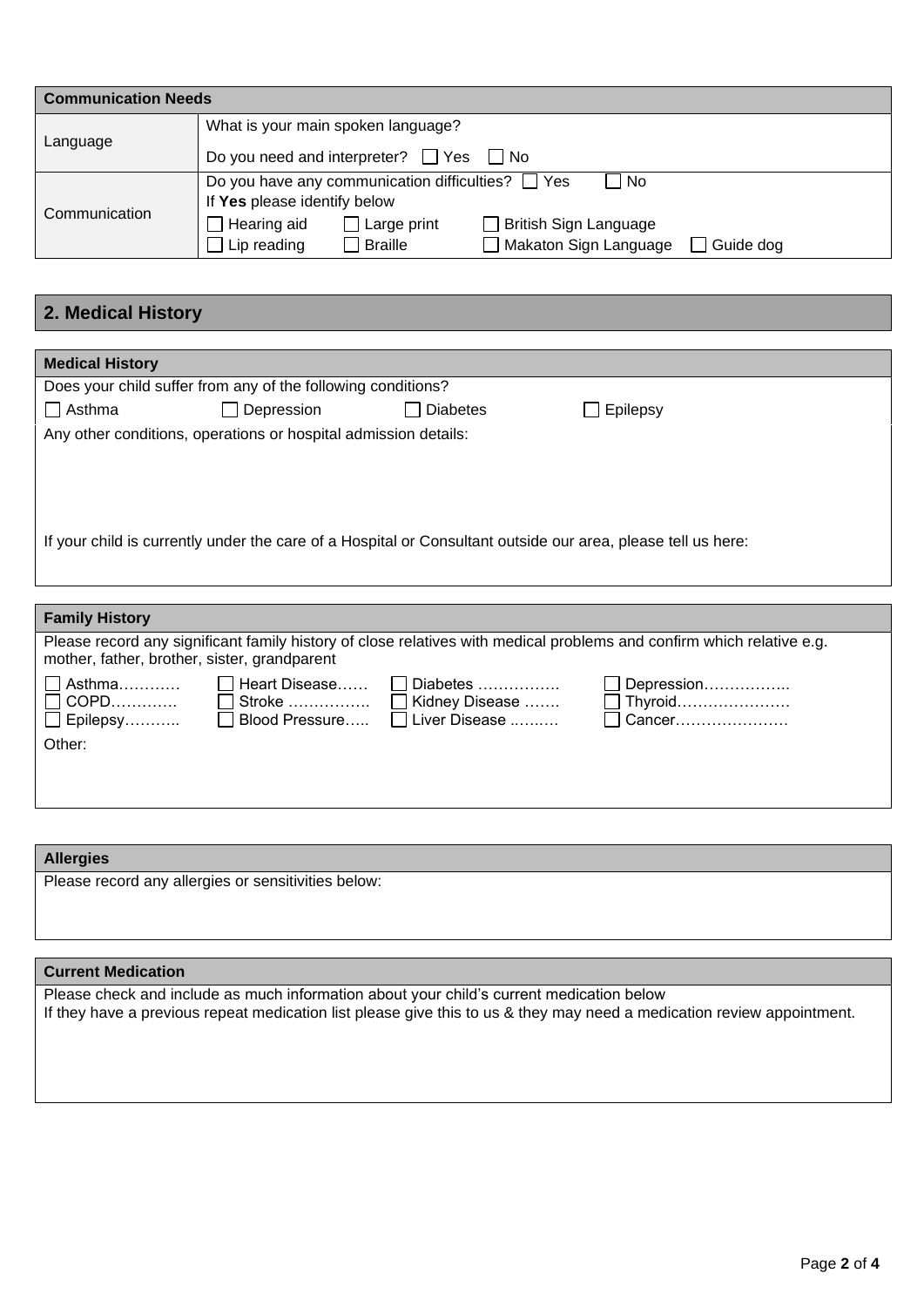# **3. Further Details**

| <b>Other Details</b>                                                                                                                  |  |                                                                  |  |  |
|---------------------------------------------------------------------------------------------------------------------------------------|--|------------------------------------------------------------------|--|--|
|                                                                                                                                       |  | Name:                                                            |  |  |
| Previous GP                                                                                                                           |  | Address:                                                         |  |  |
| If there is Social Worker involvement, please provide<br>contact details.                                                             |  | Name:                                                            |  |  |
|                                                                                                                                       |  | Contact details:                                                 |  |  |
| Country of Birth                                                                                                                      |  |                                                                  |  |  |
| <b>Black Caribbean</b><br>White (UK)<br>White (Irish)<br><b>Black African</b><br>Ethnicity<br>White (Other)<br><b>Black Other</b>     |  | Bangladeshi<br>Arabic<br>Indian<br>Chinese<br>Pakistani<br>Other |  |  |
|                                                                                                                                       |  |                                                                  |  |  |
| <b>Electronic Prescribing</b>                                                                                                         |  |                                                                  |  |  |
| If you would like your child's prescriptions to go<br>electronically, please provide details of the pharmacy<br>you would like to use |  | Pharmacy:                                                        |  |  |

# **4. Sharing Your Health Record**

| <b>Your Summary Care Record (SCR)</b>                                                                                                      |
|--------------------------------------------------------------------------------------------------------------------------------------------|
| Do you consent to your child having an Enhanced Summary Care Record with Additional Information?<br>$\Box$ Yes (recommended option)<br>No. |
|                                                                                                                                            |
| <b>Parent or Guardian Signature</b>                                                                                                        |

| .         |                                                                                  |
|-----------|----------------------------------------------------------------------------------|
| Signature | confirm that the information I have provided is true to the best of my knowledge |
| Name      |                                                                                  |
| Date      |                                                                                  |

## **Checklist**

Please ensure the following are done and provided so that your registration can be completed successfully

□ Completed & Signed Above Form

 $\Box$ Completed & Signed GMS1 Form

- Birth Certificate or Red Book for New-born Babies  $\Box$
- Photo Proof of ID *e.g. Passport, Photo Driving License or Photo ID card*  $\Box$
- Proof of Address *e.g. Bank statement, Utility Bill or Council Tax from within the last 3 months*  $\Box$

# **Practice Use Only**

| Appointment          | Required     | Not Required                                |                                 |       |
|----------------------|--------------|---------------------------------------------|---------------------------------|-------|
| Photo ID             | Passport     | Driving licence<br><b>Birth Certificate</b> | Identity card<br>Red book       | Other |
| Proof of Address     | Utility Bill | Council Tax                                 | <b>Bank</b><br><b>Statement</b> | Other |
| Checked by:<br>Date: |              |                                             |                                 |       |